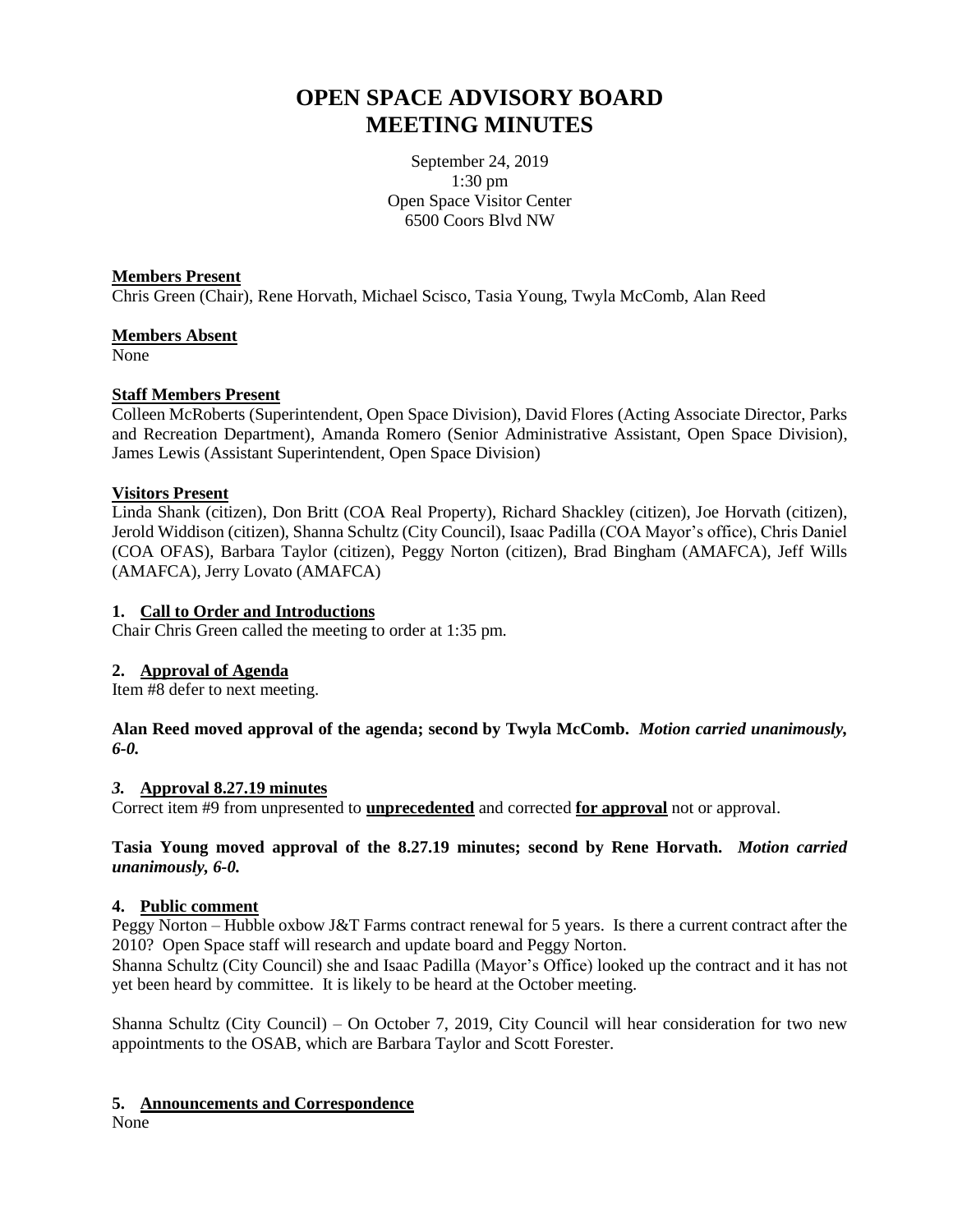# **6. Real Property Report**

Don Britt (COA Real Property) gave update to board. Tijeras Arroyo acquisition is having title issues. In the process of clearing everything up. Crestview Bluff – appraisal is in the works and should have it in by November 22, 2019.

## **7. Presentation: Crestview Bluff**

Mr. Isaac Padilla (Mayor's Office) gave a presentation on Crestview Bluff.

 Shanna Schultz (City Council) The resolution that Councilor Pena has out there to appropriate funds was deferred two city council meetings ago, it will back up for consideration on October 7, 2019.

A field trip could be scheduled to visit the property once the new board members are on.

### **8. Action: Acquisition Priorities Document**

Deferred to next meeting.

## **9. Presentation: Open Space Trust Fund**

Chris Daniel (COA OFAS) went over the Open Space Trust Fund numbers with the board.

## **10. Discussion: North Geologic Window Dam**

AMAFCA updated the board about the North Geologic Window Dam - it will be a successful project if approved. Chair Chris Green asked that we pull audio from the July 23, 2019 meeting to get a better sense on the motion that was made.

## Motions from July 23, 2019:

## *Motion:* **Michael Jensen moved that we approve both the N. Geologic Window Dam / Hubbell Dam Expansion; Tasia Young seconded. Motion carried 5-1 (Rene Horvath)**

### *Motion:* **Rene Horvath moved to defer to next meeting, NO SECOND, Motion FAILED.**

AMAFCA is explained that the dam is going to be a great benefit. Rene asked why they don't build it west of Atrisco Vista Rd. AMAFCA explained there is not enough storage and that is why they have chosen these locations. The water will be held for no more than 96 hours. For Hubble dam it will drain in the Isleta drain by Las Estancias. The water will go through other dams before it gets to the Hubbell. Water will be clean and clear of any trash. NO trash will gather up by the North Geologic Window Dam and the Hubbell Dam. Twyla questions AMAFCA about the use of Federal funds for the purchase of lands for the Monument area. The Open Space Board did not know about these restrictions until it was recently brought to their attention after they had already voted to allow the dam in July 2019.

### **11. Briefing from OS staff on current projects**

Colleen McRoberts (OS Superintendent) updated the board on OS projects and current events. Open Space positions update – Planner closed on 9/23 and a new position will be created: Educator Anderson Farms was purchased by Bernalillo County, allowing us to remove it off our list.

### **12. Action: Language for IDO Amendments**

Deferred to next meeting

**13. Discussion: Designation of a sub-committee to review projects submittals**

Keep on agenda - ongoing

# **14. Adjournment**